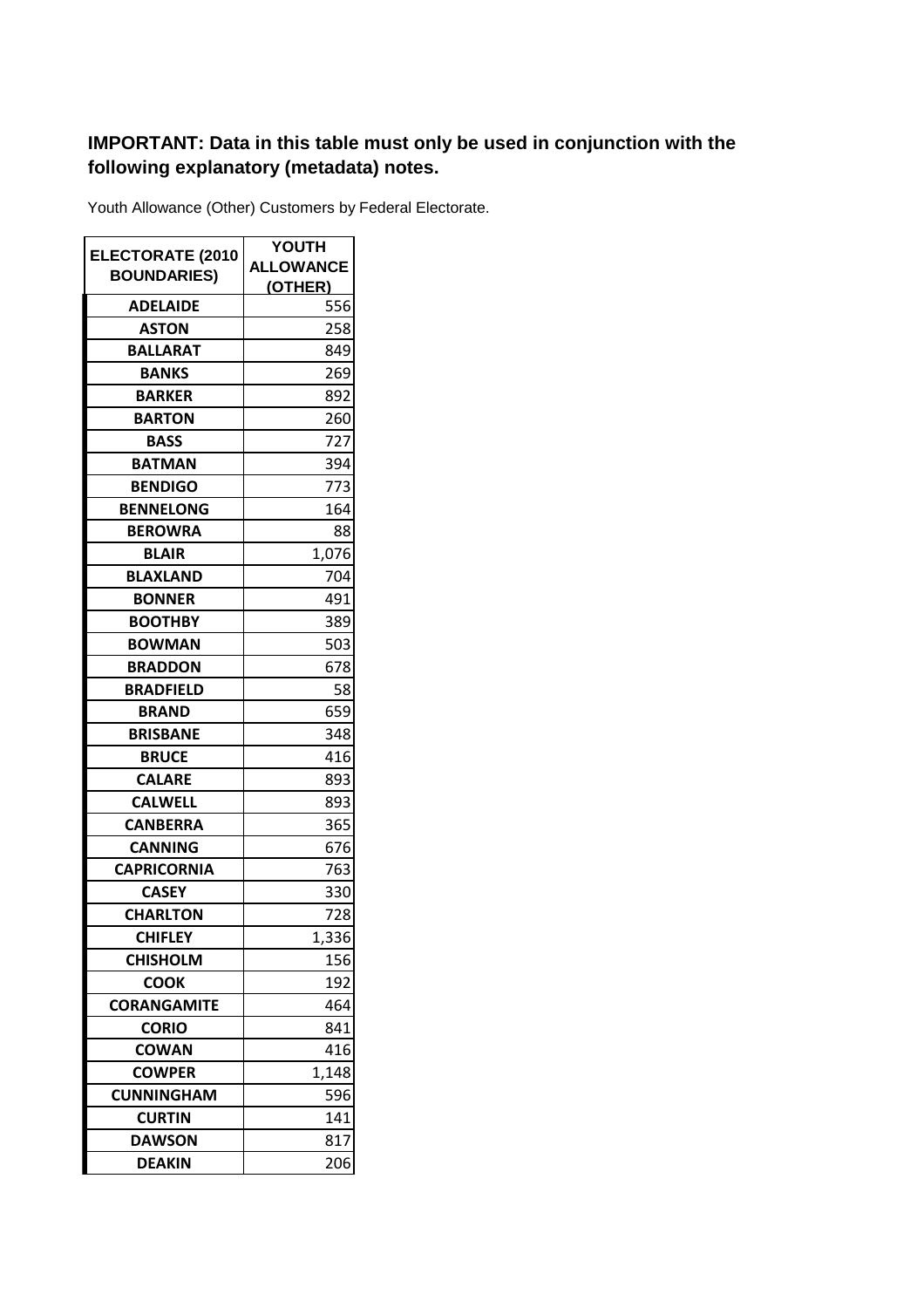| <b>DENISON</b>         | 616   |  |
|------------------------|-------|--|
| <b>DICKSON</b>         | 467   |  |
| <b>DOBELL</b>          | 924   |  |
| <b>DUNKLEY</b>         | 571   |  |
| <b>DURACK</b>          | 1,065 |  |
| <b>EDEN-MONARO</b>     | 592   |  |
| <b>FADDEN</b>          | 697   |  |
| <b>FAIRFAX</b>         | 696   |  |
| <b>FARRER</b>          | 790   |  |
| <b>FISHER</b>          | 687   |  |
| <b>FLINDERS</b>        | 493   |  |
| <b>FLYNN</b>           | 803   |  |
| <b>FORDE</b>           | 932   |  |
| <b>FORREST</b>         | 531   |  |
| <b>FOWLER</b>          | 858   |  |
| <b>FRANKLIN</b>        | 420   |  |
| <b>FRASER</b>          | 416   |  |
| <b>FREMANTLE</b>       | 387   |  |
| <b>GELLIBRAND</b>      | 465   |  |
| <b>GILMORE</b>         | 840   |  |
| <b>GIPPSLAND</b>       | 820   |  |
| <b>GOLDSTEIN</b>       | 114   |  |
| <b>GORTON</b>          | 726   |  |
| <b>GRAYNDLER</b>       | 307   |  |
| <b>GREENWAY</b>        | 458   |  |
| <b>GREY</b>            | 1,169 |  |
| <b>GRIFFITH</b>        | 366   |  |
| <b>GROOM</b>           | 717   |  |
| <b>HASLUCK</b>         | 591   |  |
| <b>HERBERT</b>         | 963   |  |
| <b>HIGGINS</b>         | 115   |  |
| <b>HINDMARSH</b>       | 452   |  |
| <b>HINKLER</b>         | 1,443 |  |
| <b>HOLT</b>            | 725   |  |
| <b>HOTHAM</b>          | 272   |  |
| <b>HUGHES</b>          | 297   |  |
| <b>HUME</b>            | 664   |  |
| <b>HUNTER</b>          | 864   |  |
| <b>INDI</b>            | 647   |  |
| <b>ISAACS</b>          | 463   |  |
| <b>JAGAJAGA</b>        | 270   |  |
| <b>KENNEDY</b>         | 1,280 |  |
| <b>KINGSFORD SMITH</b> | 259   |  |
| <b>KINGSTON</b>        | 871   |  |
| <b>KOOYONG</b>         | 72    |  |
| <b>LA TROBE</b>        | 343   |  |
| <b>LALOR</b>           | 983   |  |
| <b>LEICHHARDT</b>      | 1,309 |  |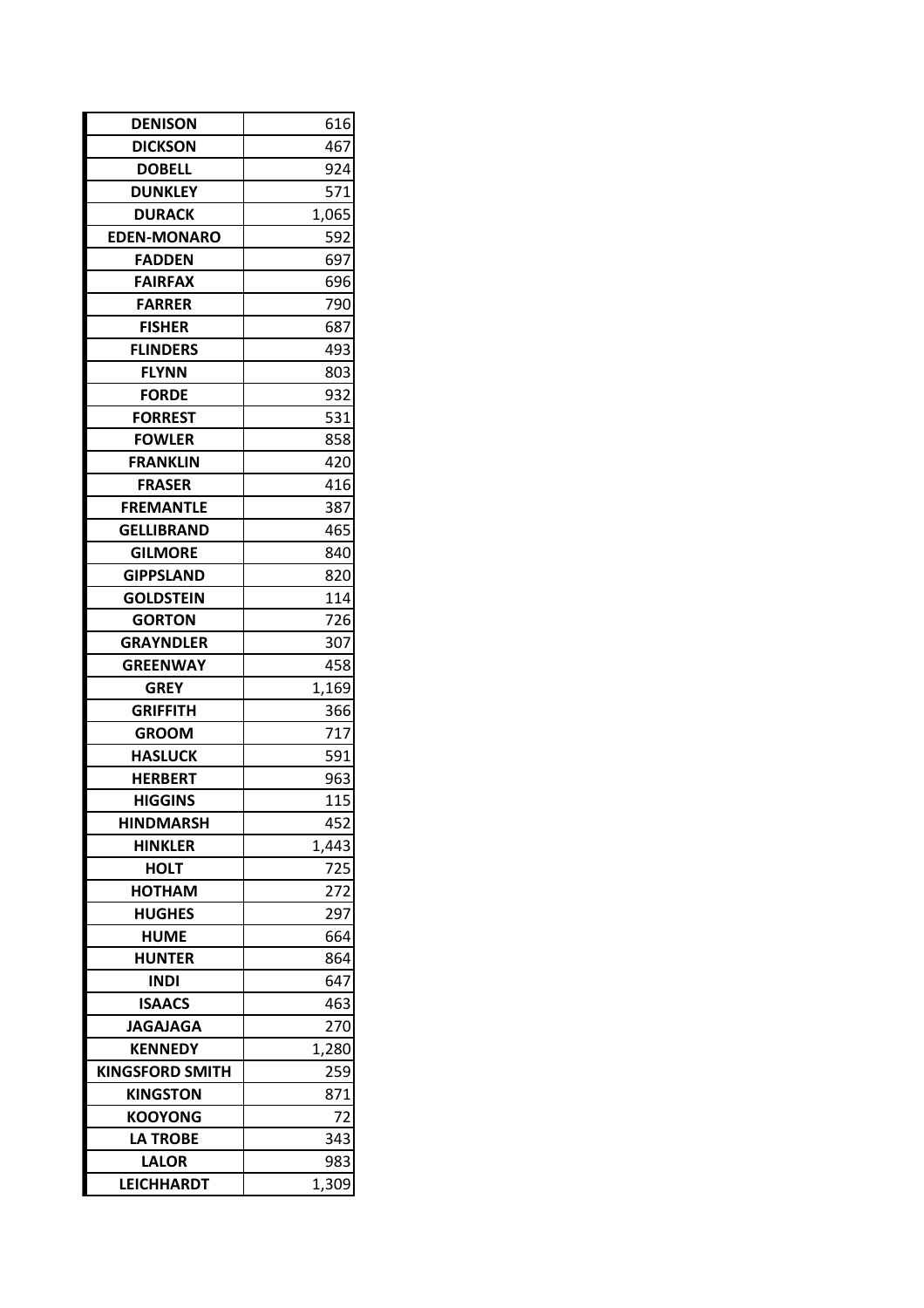| LILLEY                             | 563        |  |
|------------------------------------|------------|--|
| <b>LINDSAY</b>                     | 843        |  |
| <b>LINGIARI</b>                    | 1,432      |  |
| <b>LONGMAN</b>                     | 977        |  |
| <b>LYNE</b>                        | 988        |  |
| <b>LYONS</b>                       | 651        |  |
| <b>MACARTHUR</b>                   | 687        |  |
| <b>MACKELLAR</b>                   | 102        |  |
| <b>MACQUARIE</b>                   | 513        |  |
| <b>MAKIN</b>                       | 612        |  |
| <b>MALLEE</b>                      | 942        |  |
| <b>MARANOA</b>                     | 810        |  |
| <b>MARIBYRNONG</b>                 | 392        |  |
| <b>MAYO</b>                        | 449        |  |
| <b>MCEWEN</b>                      | 487        |  |
| <b>MCMAHON</b>                     | 679        |  |
| <b>MCMILLAN</b>                    | 579        |  |
| <b>MCPHERSON</b>                   | 687        |  |
| <b>MELBOURNE</b>                   | 367        |  |
| <b>MELBOURNE PORTS</b>             | 151        |  |
| <b>MENZIES</b>                     | 136        |  |
| <b>MITCHELL</b>                    | 135        |  |
| <b>MONCRIEFF</b>                   | 866        |  |
| <b>MOORE</b>                       | 282        |  |
| <b>MORETON</b>                     | 478        |  |
| <b>MURRAY</b>                      | 836        |  |
| <b>NEW ENGLAND</b>                 | 1,160      |  |
| <b>NEWCASTLE</b>                   | 781        |  |
| <b>NORTH SYDNEY</b>                | 77         |  |
| <b>O'CONNOR</b>                    | 655        |  |
| <b>OXLEY</b>                       | 859        |  |
| <b>PAGE</b>                        | 1,094      |  |
| <b>PARKES</b>                      | 1,194      |  |
| <b>PARRAMATTA</b>                  | 528        |  |
| <b>PATERSON</b>                    | 743        |  |
| <b>PEARCE</b>                      | 488        |  |
| <b>PERTH</b>                       | 402        |  |
| <b>PETRIE</b>                      | 753        |  |
| <b>PORT ADELAIDE</b>               | 1,155      |  |
| <b>RANKIN</b>                      | 1,315      |  |
| <b>REID</b>                        | 314        |  |
| <b>RICHMOND</b>                    | 814        |  |
| <b>RIVERINA</b>                    | 711        |  |
| <b>ROBERTSON</b>                   | 611        |  |
| <b>RYAN</b>                        | 269        |  |
| <b>SCULLIN</b>                     | 493        |  |
| <b>SHORTLAND</b><br><b>SOLOMON</b> | 751<br>364 |  |
|                                    |            |  |